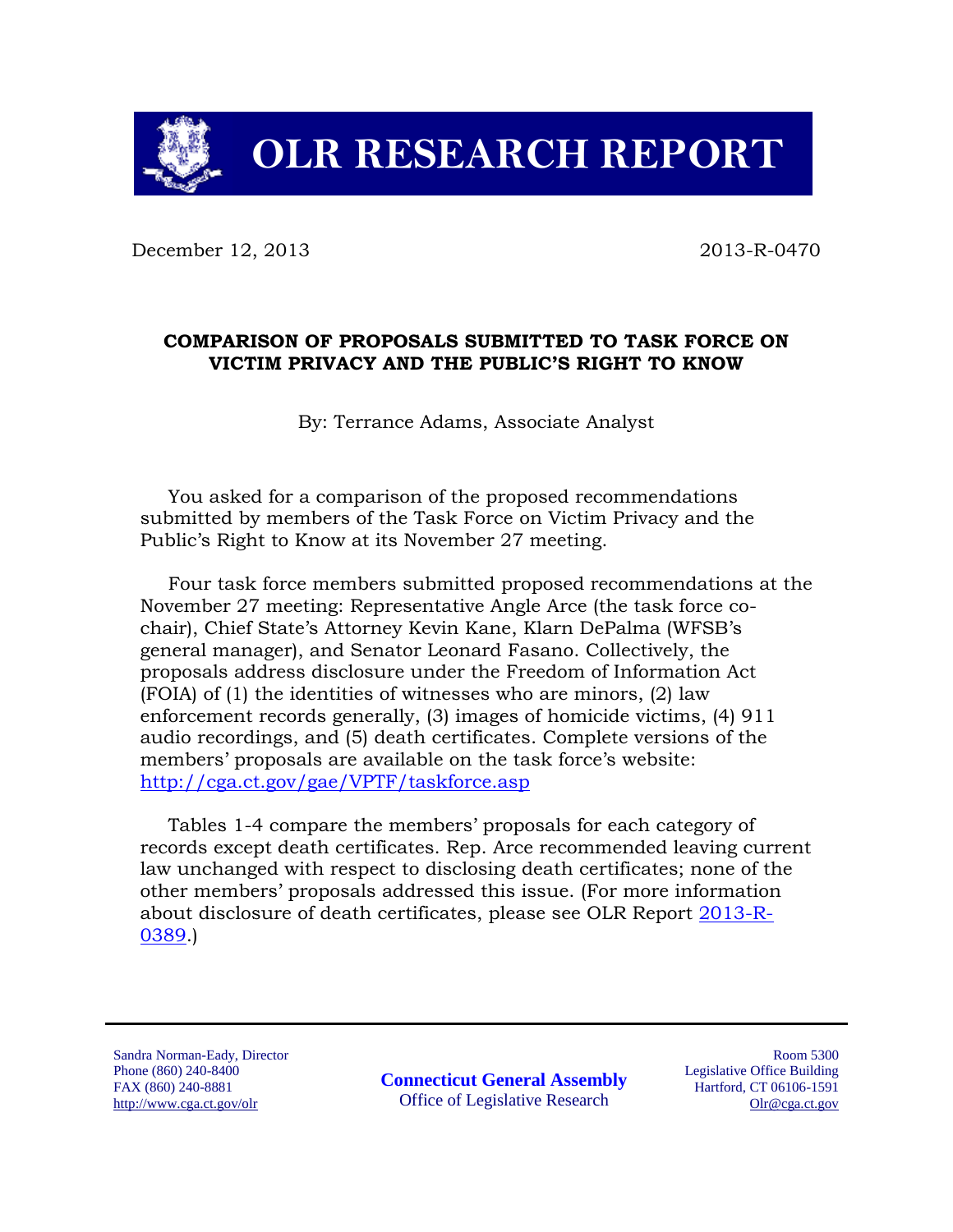Some parts of the table refer to provisions in PA [13-311,](http://www.cga.ct.gov/asp/cgabillstatus/cgabillstatus.asp?selBillType=Public+Act&bill_num=311&which_year=2013&SUBMIT1.x=0&SUBMIT1.y=0) which amended FOIA by adding exemptions from disclosure for identities of witnesses who are minors, images of a homicide victim, and certain audio recordings. Please see EXEMPTIONS FROM DISCLOSURE UNDER FOIA for a description of these provisions.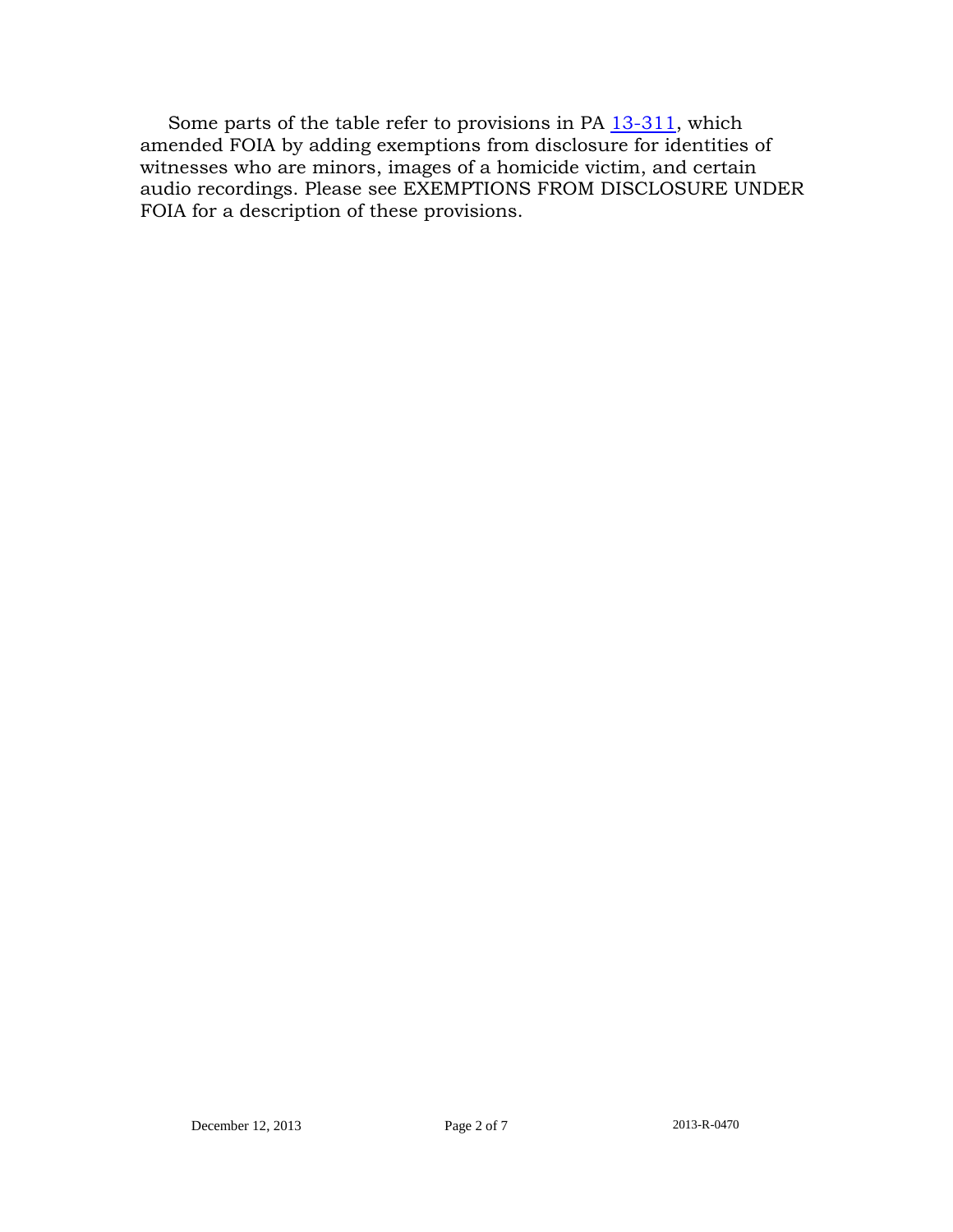### **Table 1: Witnesses who are Minors**

| <b>Chief State's Attorney Kevin</b><br>Kane | Klarn DePalma, WFSB General Manager                                                                                   | Sen. Leonard Fasano             |
|---------------------------------------------|-----------------------------------------------------------------------------------------------------------------------|---------------------------------|
| Maintain PA 13-311's FOIA                   | Not addressed                                                                                                         | Maintain PA 13-311's FOIA       |
|                                             |                                                                                                                       | exemption for the identities of |
|                                             |                                                                                                                       | witnesses who are minors        |
|                                             |                                                                                                                       | Specify that a minor is someone |
|                                             |                                                                                                                       | who is younger than age 18      |
| age 18                                      |                                                                                                                       |                                 |
|                                             |                                                                                                                       |                                 |
|                                             |                                                                                                                       |                                 |
|                                             |                                                                                                                       |                                 |
|                                             |                                                                                                                       |                                 |
|                                             |                                                                                                                       |                                 |
|                                             |                                                                                                                       |                                 |
|                                             |                                                                                                                       |                                 |
|                                             |                                                                                                                       |                                 |
|                                             |                                                                                                                       |                                 |
|                                             | exemption for the identities of<br>witnesses who are minors<br>Specify that a minor is<br>someone who is younger than |                                 |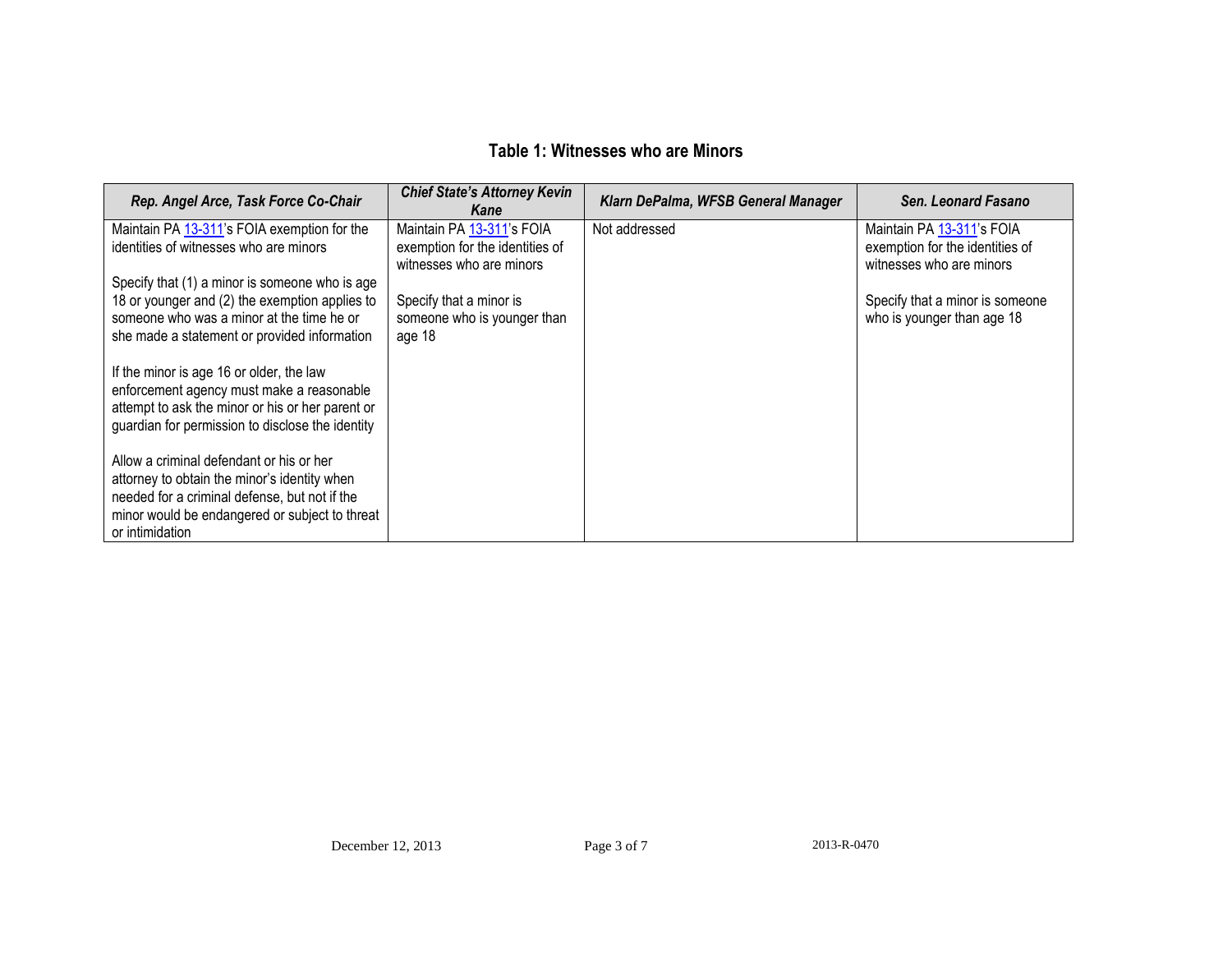| <b>Table 2: Law Enforcement Records Generally</b> |  |  |
|---------------------------------------------------|--|--|
|---------------------------------------------------|--|--|

| Rep. Angel Arce, Task Force Co-Chair | <b>Chief State's Attorney Kevin</b><br>Kane                                                                                                                                                                        | Klarn DePalma, WFSB General Manager | Sen. Leonard Fasano                                                                                                                                                                                                                                                                                                                                                                                                                                                                                                                                                                                                                                                                                                                       |
|--------------------------------------|--------------------------------------------------------------------------------------------------------------------------------------------------------------------------------------------------------------------|-------------------------------------|-------------------------------------------------------------------------------------------------------------------------------------------------------------------------------------------------------------------------------------------------------------------------------------------------------------------------------------------------------------------------------------------------------------------------------------------------------------------------------------------------------------------------------------------------------------------------------------------------------------------------------------------------------------------------------------------------------------------------------------------|
| Not addressed                        | Exempt a law enforcement<br>record from disclosure under<br>FOIA if (1) it does not pertain to<br>legitimate matters of public<br>concern or (2) disclosure would<br>be highly offensive to a<br>reasonable person | Not addressed                       | Exempt a law enforcement record<br>from disclosure under FOIA if<br>disclosure would constitute an<br>unwarranted invasion of personal<br>privacy<br>Specify that an invasion of privacy<br>is warranted if a requestor<br>produces sufficient evidence to<br>warrant a belief by a reasonable<br>person that (1) a government<br>official acted negligently or<br>otherwise inappropriately in<br>performing his or her duties and<br>(2) the requested record is likely to<br>be probative of such negligence or<br>impropriety.<br>The exemption does not prevent a<br>criminal defendant or his or her<br>legal representative from obtaining<br>access to law enforcement records<br>to which they are otherwise<br>entitled by law. |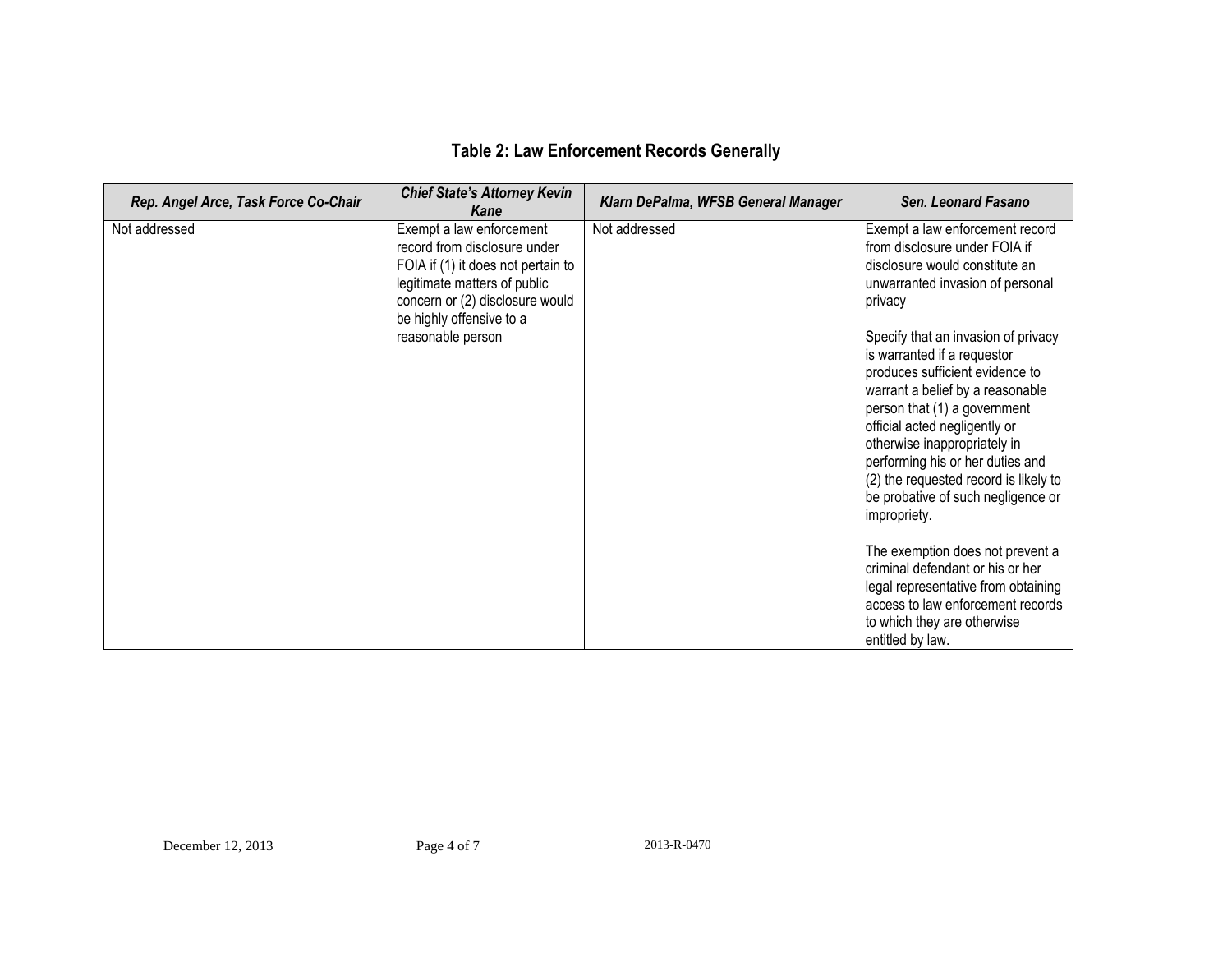# **Table 3: Images of a Homicide Victim**

| Rep. Angel Arce, Task Force Co-Chair                                                                                                                                                                                                                                                                                                                                | <b>Chief State's Attorney Kevin</b><br>Kane                                                    | Klarn DePalma, WFSB General Manager                                                                                                                                                                                                                                                                                                                                                                            | Sen. Leonard Fasano                                                                         |
|---------------------------------------------------------------------------------------------------------------------------------------------------------------------------------------------------------------------------------------------------------------------------------------------------------------------------------------------------------------------|------------------------------------------------------------------------------------------------|----------------------------------------------------------------------------------------------------------------------------------------------------------------------------------------------------------------------------------------------------------------------------------------------------------------------------------------------------------------------------------------------------------------|---------------------------------------------------------------------------------------------|
| Maintain PA 13-311's exemption from<br>disclosure under FOIA for images of a<br>homicide victim (see BACKGROUND), but<br>allow members of the public to view (not copy)<br>an image to which access is denied                                                                                                                                                       | Not specifically addressed, but<br>covered by proposed law<br>enforcement records<br>exemption | Limit PA 13-311's exemption from disclosure<br>under FOIA for images of a homicide victim<br>so that it applies only to images of a<br>homicide victim who is a minor                                                                                                                                                                                                                                          | Not specifically addressed, but<br>covered by proposed law<br>enforcement records exemption |
| Specify that an invasion of privacy is warranted<br>if a requestor produces sufficient evidence to<br>warrant a belief by a reasonable person that<br>(1) a government official acted negligently or<br>otherwise inappropriately in performing his or<br>her duties and (2) the requested record is likely<br>to be probative of such negligence or<br>impropriety |                                                                                                | Establish a process by which a person could<br>view, but not copy, an image of a victim who<br>is a minor. Upon request for such an image,<br>the custodial agency would deliver it to the<br>Freedom of Information Commission (FOIC)<br>within 30 days. The commission would (1)<br>copy the image and store it in an offline,<br>electronic format and (2) provide a private<br>room for viewing the image. |                                                                                             |
| If the invasion of privacy is found to be<br>warranted, the image must be released<br>Provide the victim's family with 24 hours' notice<br>before releasing the image                                                                                                                                                                                               |                                                                                                | Allow a requestor to appeal to FOIC for<br>disclosure of the image. FOIC must consider<br>whether (1) the requestor has shown good<br>cause for disclosure, (2) disclosure is in the<br>public interest, and (3) the minor's parent or<br>other next-of-kin consents or objects to<br>disclosure.                                                                                                              |                                                                                             |
|                                                                                                                                                                                                                                                                                                                                                                     |                                                                                                | Designate any unauthorized copying or<br>removal of such a record as a computer<br>crime as defined in CGS § 53a-251. (The<br>penalty depends on the damage to or value<br>of the property or computer services.)                                                                                                                                                                                              |                                                                                             |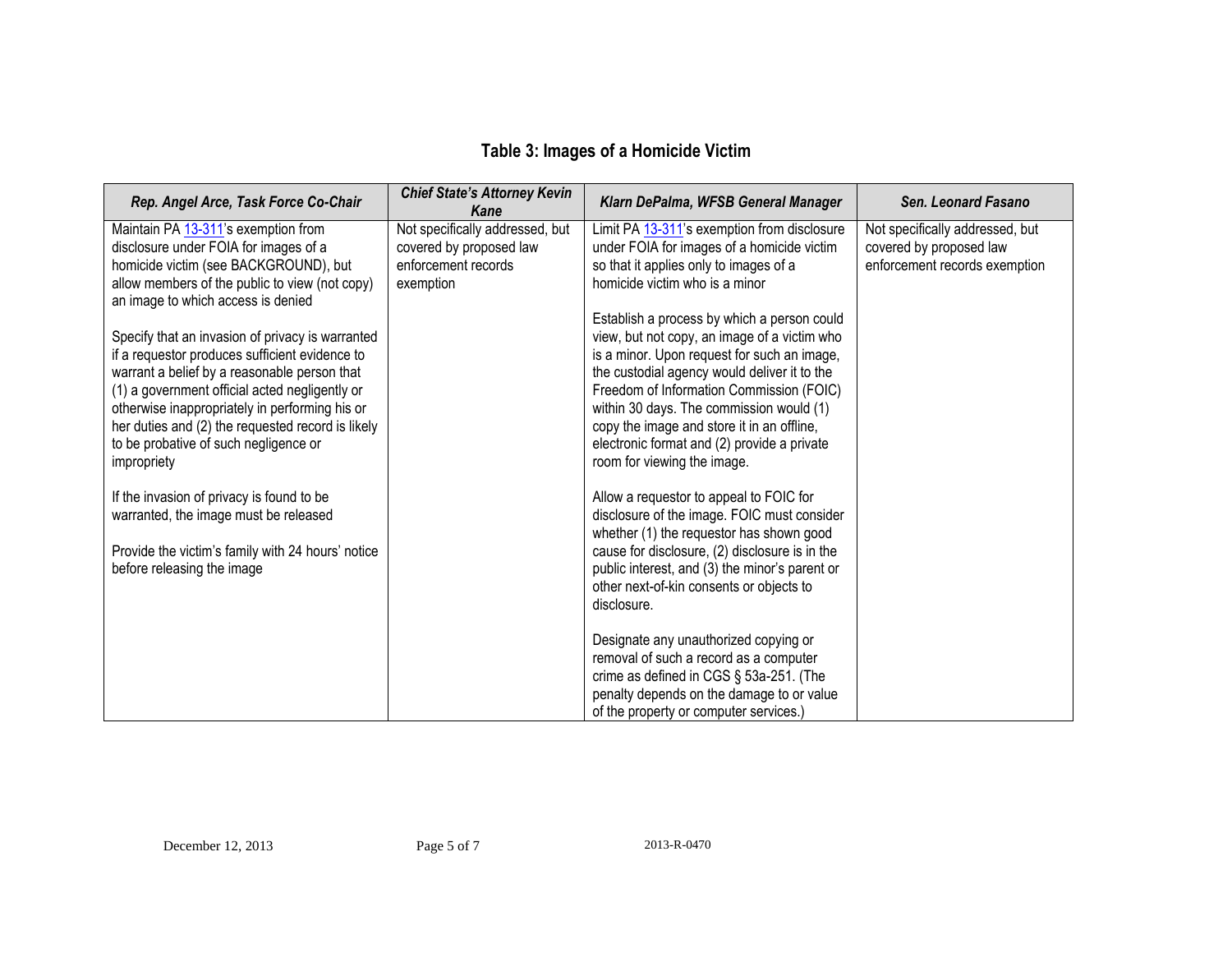# **Table 4: 911 Audio Recordings**

| Rep. Angel Arce, Task Force Co-Chair                                                                                                                                                                                                                                                                                                                              | <b>Chief State's Attorney Kevin</b><br>Kane                                                                                                                                                                      | Klarn DePalma, WFSB General Manager | Sen. Leonard Fasano                                                                         |
|-------------------------------------------------------------------------------------------------------------------------------------------------------------------------------------------------------------------------------------------------------------------------------------------------------------------------------------------------------------------|------------------------------------------------------------------------------------------------------------------------------------------------------------------------------------------------------------------|-------------------------------------|---------------------------------------------------------------------------------------------|
| Exempt 911 audio recordings from disclosure<br>under FOIA                                                                                                                                                                                                                                                                                                         | Exempt from disclosure under<br>FOIA the portion of an audio<br>tape or other recording                                                                                                                          | Not addressed                       | Not specifically addressed, but<br>covered by proposed law<br>enforcement records exemption |
| Allow members of the public to listen to 911<br>audio recordings and obtain transcripts                                                                                                                                                                                                                                                                           | (including a 911 or other call for<br>assistance made by a member<br>of the public to a law                                                                                                                      |                                     |                                                                                             |
| Allow the person who made the call to obtain<br>an audio copy                                                                                                                                                                                                                                                                                                     | enforcement agency) that<br>contains information (1)<br>depicting or describing the                                                                                                                              |                                     |                                                                                             |
| Require a 911 audio recording to be released if<br>the requestor produces sufficient evidence to<br>warrant a belief by a reasonable person that<br>(1) a government official acted negligently or<br>otherwise inappropriately in performing his or<br>her duties and (2) the requested record is likely<br>to be probative of such negligence or<br>impropriety | condition or suffering of a<br>homicide victim or (2) that<br>would reveal the name,<br>address, or phone number of a<br>(a) person placing the 911 or<br>other call for assistance or (b)<br>witness to a crime |                                     |                                                                                             |
| Provide the caller with 24 hours' notice before<br>releasing the audio                                                                                                                                                                                                                                                                                            |                                                                                                                                                                                                                  |                                     |                                                                                             |
| Repeal PA 13-311's exemption for audio<br>communications (e.g., between first<br>responders) that describe a homicide victim's<br>condition (or allow it to expire as scheduled on<br>May 7, 2014)                                                                                                                                                                |                                                                                                                                                                                                                  |                                     |                                                                                             |